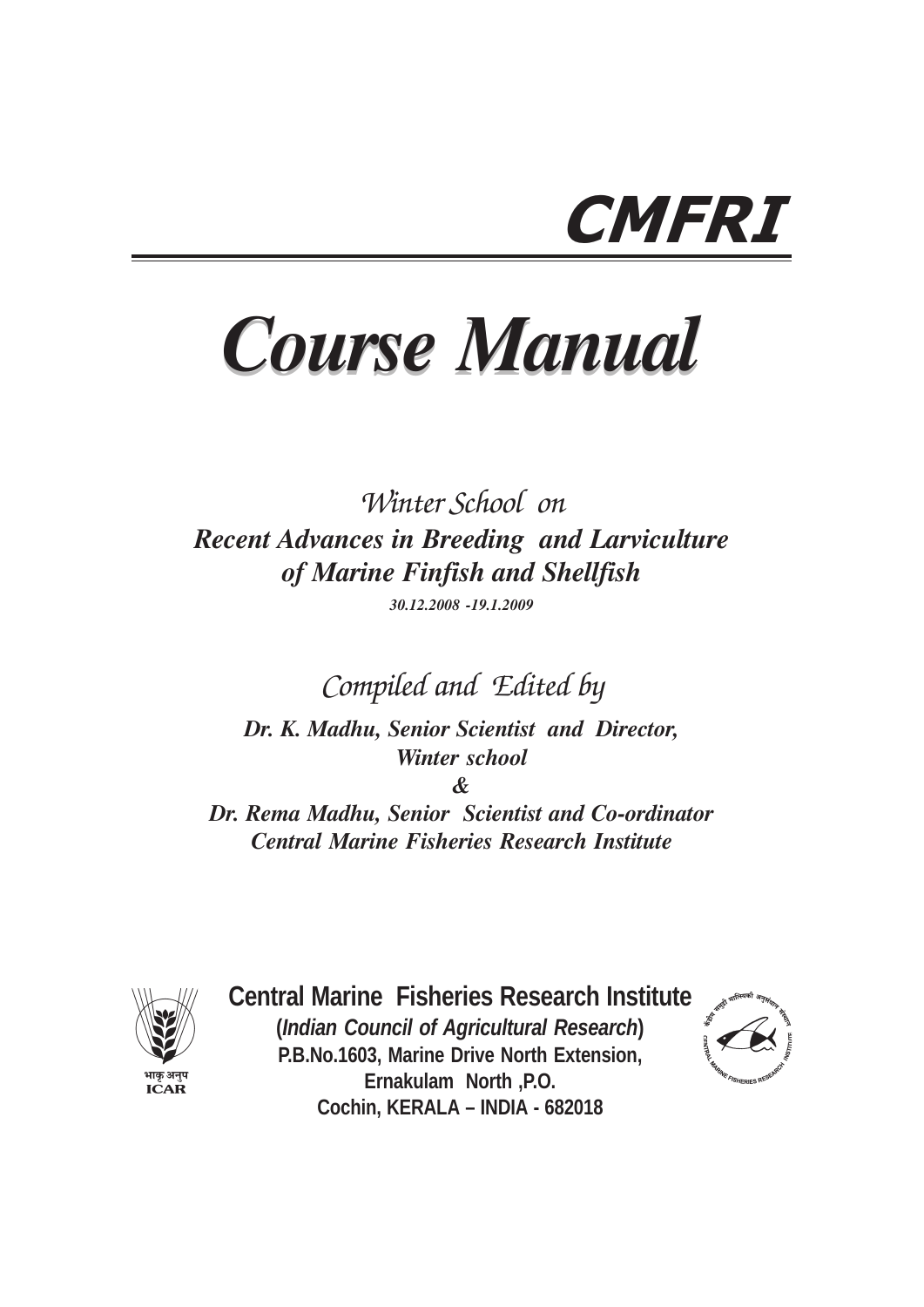# **ORNAMENTAL FISH DISEASES AND THEIR MANAGEMENT MEASURES**

# **I.S. Bright Singh\* and K. Sreedharan,**

*National Centre for Aquatic Animal Helath, Cochin University of Science and Technology, Fine Arts Avenue, Cochin-682 016, Kerala, India. \*Phone/Fax: 91-484 2381120. Email: bsingh@md3.vsnl.net.in*

### **Introduction**

Aquarium fish industry constitutes an extremely large segment of the pet animal industry. Over two decades, there experienced progressive increase in the ornamental fish industrial productivity both in the domestic market and at International level. Than ever before, more and more indigenous as well as exotic varieties of fishes are being registered into the trade. Primarily being aquatic animals and secondarily being forced to remain under crowded conditions, they are subjected to diseases of varying nature.

There are two broad categories of diseases, which relate directly to selection of appropriate treatments:

1. Infectious or contagious diseases caused by parasites, bacteria, viruses, or fungi. These often require medication to help the fish recover.

2. Non-infectious diseases are broadly categorized as environmental, nutritional, or genetic. These problems are often corrected by optimizing management practices.

Manifestation of an infection or an intense parasite attack is often the result of a primary damage due to unfavourable environmental conditions. Environmental stress decreases the natural resistance of a fish, making it susceptible to diseases. Sick fish alter their normal behavioural pattern in response to a disease agent or environmental changes.

Diseased fishes are recognized by various signs, including:

- increased respiration rate
- scratching on objects or the aquarium bottom
- $\triangleright$  pale coloration
- refusal to eat
- $\triangleright$  frayed fins
- > appearance of body ulcers
- > Cloudy eyes and other signs.

An accurate diagnosis necessitates the gathering of various pieces of information, including water-quality parameters, maintenance data, and close observation of the affected fish's behaviour.

#### **Major Diseases**

Disease is a process initiated by reduced resistance of the fish and disruption of the delicate balance involving the fish, the environmental conditions, and the disease agents.

#### **I. Water quality and fish diseases**

Water chemistry is the most complicated and most important part of aquarium management. It is necessary to have an understanding of water chemistry in order to successfully diagnose and correct aquarium diseases

*CMFRI - Winter School Course Manual on "Recent Advances in Breeding and Larviculture of Marine Finfish and Shellfish". 30.12.2008 - 19.1.2009* 244 -

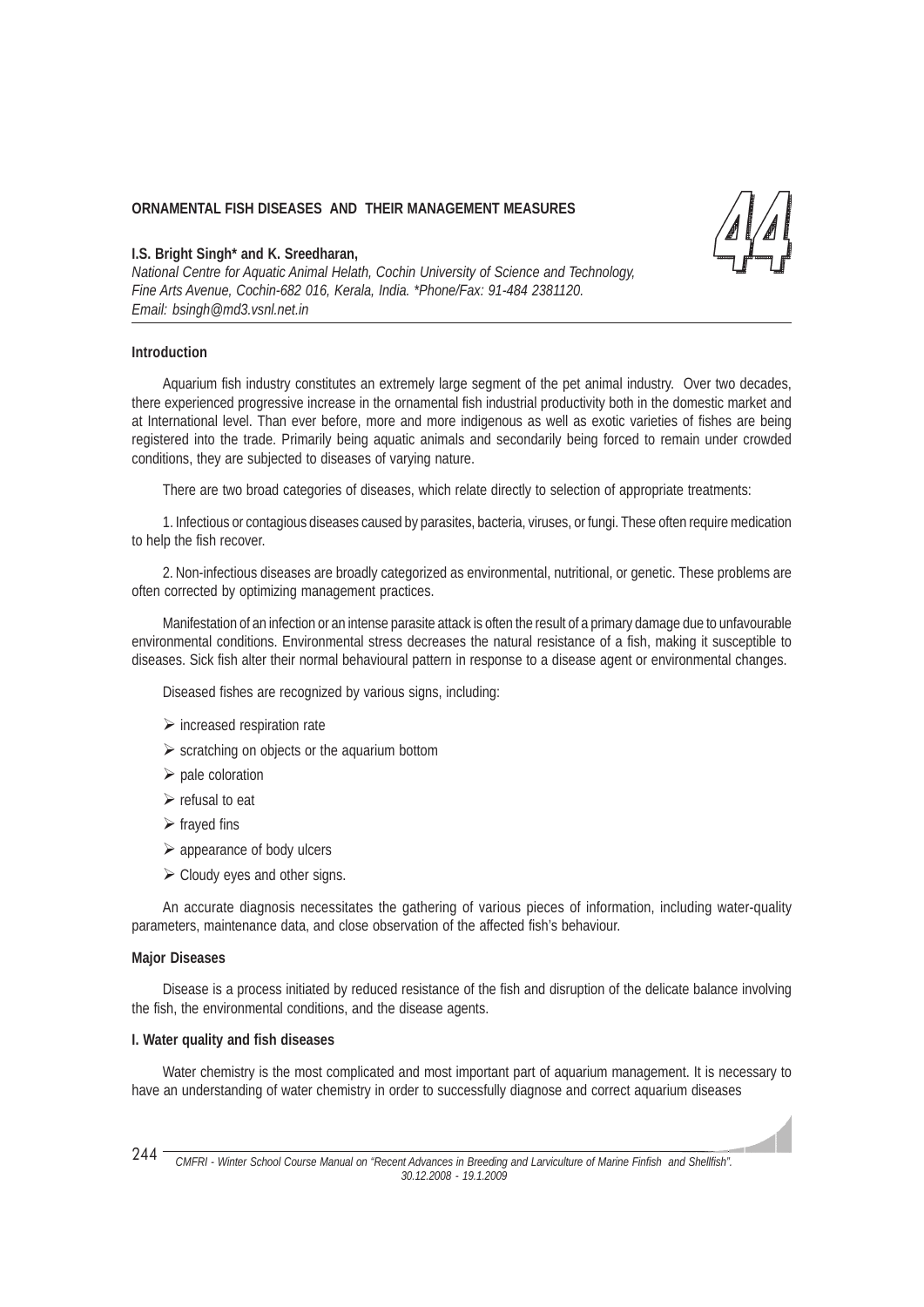# **a) Oxygen**

At least 5 mg/L dissolved oxygen (DO) is needed for most fishes. A DO of less than 2 mg/L is very much stressful and may predispose fish to opportunistic infections. If DO remains below 1 mg/L, most fishes die. In a pond without mechanical aerators, photosynthesis is the most important source of oxygen, for which a certain amount of algae is required. However, too many algae can cause wide fluctuations in DO, as algae are both the major producers and consumers of oxygen in most ponds. A crash or massive death of algae can cause severe depletion of oxygen, exacerbated by great oxygen demand of the decaying algae. The common behavioural signs at low dissolved oxygen include lethargy and congregation of fish near air-water interface (piping). A classical sign of asphyxiation is fish with mouth open and opercula flared. In ponds, clinical signs are most commonly evident in early morning, the largest fishes being most susceptible to oxygen depletion. Meanwhile, in aquaria, air-breathing fish alone survive during such acute environmental hypoxia.

#### **b) Gas super saturation (Gas bubble disease or gas emboli)**

Gas super saturation occurs when the total pressure of gases dissolved in water is higher than the atmospheric pressure. This may occur when water is pumped from a deep well, since such water is often supersaturated with nitrogen and / or carbon dioxide. Most gas emboli are produced by excess nitrogen because oxygen is used up and less likely to form persistent bubbles. However, very high oxygen concentrations are dangerous. In ponds that have heavy aquatic plants, photosynthesis may be so great that more oxygen diffuse into water, allowing oxygen to supersaturate the entire pond. If fish breathe supersaturated water, the excess gas may leave solution in the blood stream, forming emboli in various tissues. Tissue hemorrhage and brain damage have been postulated to cause death. Severity of damage depends on the number of emboli formed and the tissues affected.

#### **c) Ammonia toxicity**

Ammonia poisoning is one of the most common water quality problems diagnosed in aquaculture. It is the primary nitrogenous waste product of fish and also originates from the decay of complex nitrogenous compounds. In an aquarium, ammonia accumulation is due to an inadequate population of nitrifying bacteria that convert ammonia to nitrate. In a new aquarium setup, these bacteria are very limited. Therefore, when fishes are added to a new tank, ammonia rapidly rises, killing fishes, often referred to as *new tank syndrome*. Ammonia poisoning can also occur due to over stocking or overfeeding. Ammonia is present in two forms: unionized (NH<sub>3</sub>) and ionized (NH<sub>4</sub>+) concentrations of which are regulated by pH and temperature.

#### **d) Nitrite toxicity**

Nitrite toxicity or brown blood disease is caused by high nitrite concentrations in water. The source of nitrite is metabolic wastes produced by fish when they metabolize protein in their diet. The primary nitrogenous waste product is ammonia. When this is excreted into the water, it is oxidized by ammonia oxidizing bacteria (*Nitrosomonas*) into nitrite, which is subsequently oxidized by nitrite oxidizers to form nitrate (*Nitrobacter*). Nitrite is actively transported across the gill, where it enters the blood stream and oxidizes haemoglobin to methaemoglobin, which cannot transport oxygen and results in respiratory problems. While oxygenated Hb is red, MetHb is brown. Therefore, fish with nitrite poisoning often have brown gills. Affected fish will show signs of oxygen deprivation by pumping their gills excessively and "piping" at the surface for air.

#### **II. Major infectious diseases**

Experience has shown that a wide variety of bacterial, parasitic, and other diseases become a problem only if fish are being held under environmental conditions unfavourable for that species or strain.

#### **A. Viral diseases**

Although there are relatively few common viruses of aquarium fish, these viruses do cause important diseases, which can result in markedly high mortality in a very short period.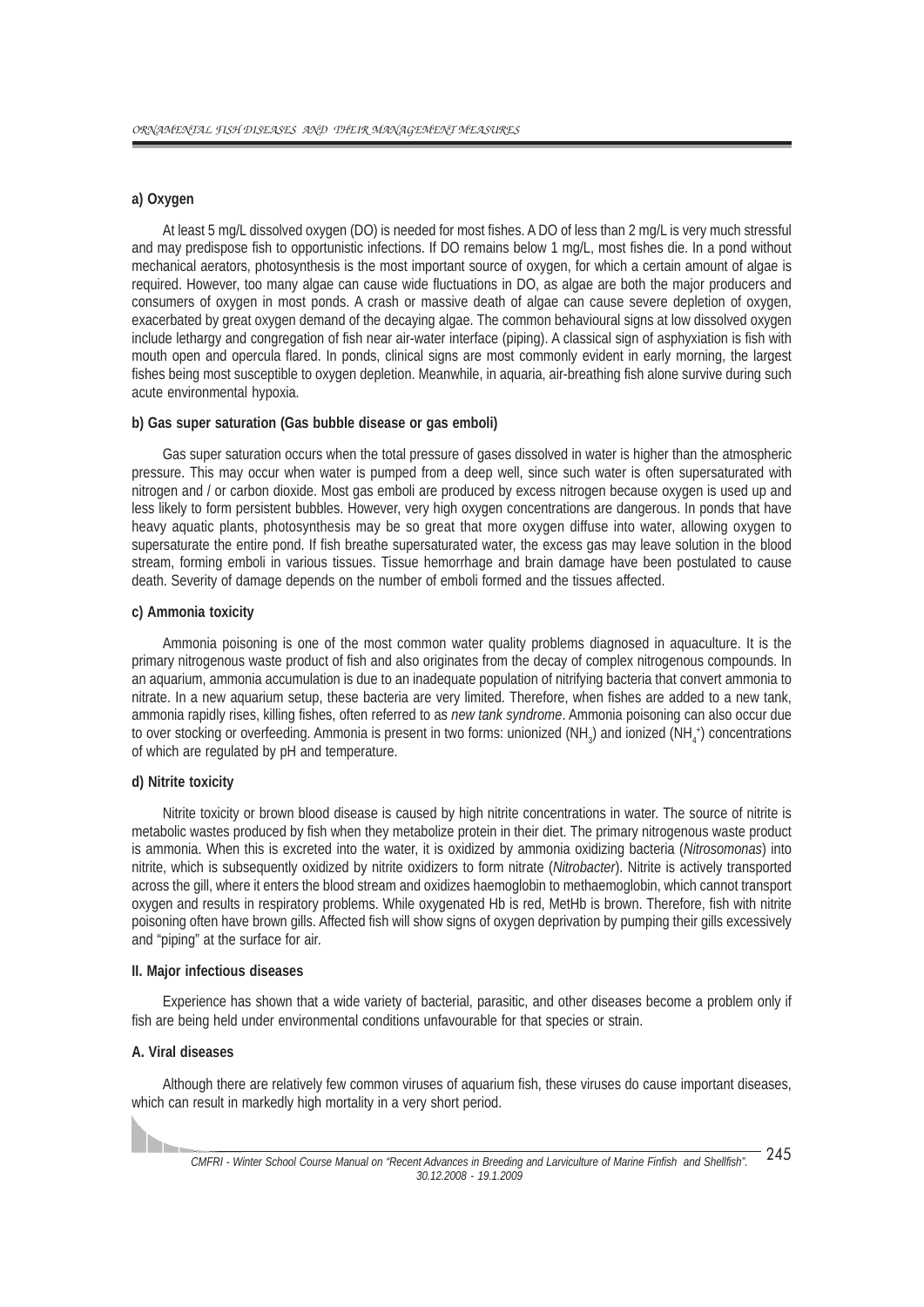# **a) Lymphocystis***:*

This is a viral disease characterized by multiple creamy-white nodules on the skin and fins. It is probably the most common viral disease of ornamental fish. Caused by an iridovirus, the disease has been identified in over 100 species of fish. The viral particles cause a marked enlargement of the dermal connective tissue cells resulting in cells up to one thousand times their normal size.

#### **b) Fish pox**:

Also known as carp pox or warts, is a chronic skin disease of carp and several related species of cyprinid fish, including ornamental koi. The disease is caused by a virus, but contrary to its name, the causative agent is a herpesvirus, not a poxvirus. Signs of fish pox include the presence of glistening, smooth, flat, milky to tan, slightly raised plaques on the skin surface. The plaques are firm and small, but may join to form larger, irregularly shaped lesions over one inch in size.

#### **c) Spring Viraemia of carp virus (SVCV)**

This is cased by a rhabdovirus affecting primarily the common carp, *Cyprinus carpio*. Several other cyprinids and some other species are also affected, and predominantly in the spring. External signs of SVC include skin darkening, swollen belly, exophthalmia, petechial haemorrhage in the skin and gills, anaemia and pale gills as well as protrusion and inflammation of the vent. Shedding of long, white to yellowish and thick mucoid casts from the vent is visible.

#### **d) Koi Herpes virus disease (KHVD)**

Koi herpes virus (KHV), a viral disease highly contagious to fish, may cause significant morbidity in common carp (*Cyprinus carpio*). KHV is currently classified as a DNA-virus belonging to the virus family Herpesviridae. Clinical signs of KHV are often non-specific. External signs of KHV may include gill mottling with red and white patches, bleeding gills, sunken eyes, pale patches or blisters on the skin.

#### **B. Bacterial diseases**

There are two types of pathogenic bacteria

- **Primary or obligate pathogens** – not part of the normal aquatic flora and are capable of causing disease in healthy individuals. Typically, *Aeromonas salmonicida*

- **Opportunistic pathogens.** Normally free-living, but become pathogenic under certain circumstances. Typically, *Aeromonas hydrophilia* and *Pseudomonas*.

Some of the more common bacterial pathogens are listed below;

#### **a) Columnaris Disease**

This is a common bacterial disease that affects the skin or gills of fresh water aquarium fish, and is caused most commonly by *Flavobacterium columnare* (*Flexibacter columnare, Cytophaga columnare*). Fish with columnaris usually have brown to yellowish-brown lesions (sores) on their gills, skin and / or fins. A characteristic lesion produced by columnaris is a pale white band (often persists as whitish plaques) encircling the body, often referred to as saddle back.

#### **b) Disease caused by** *Edwardsiella tarda*

*E. tarda* has been isolated from a wide range of fish species. The infection manifests itself by the presence of small, 3 to 5 mm red cutaneous lesions located dorso-ventrally on the body. These small lesions progress into abscesses within the flank muscles or caudal peduncle where they develop obvious convex swollen areas and the skin loses

and all

*CMFRI - Winter School Course Manual on "Recent Advances in Breeding and Larviculture of Marine Finfish and Shellfish". 30.12.2008 - 19.1.2009* 246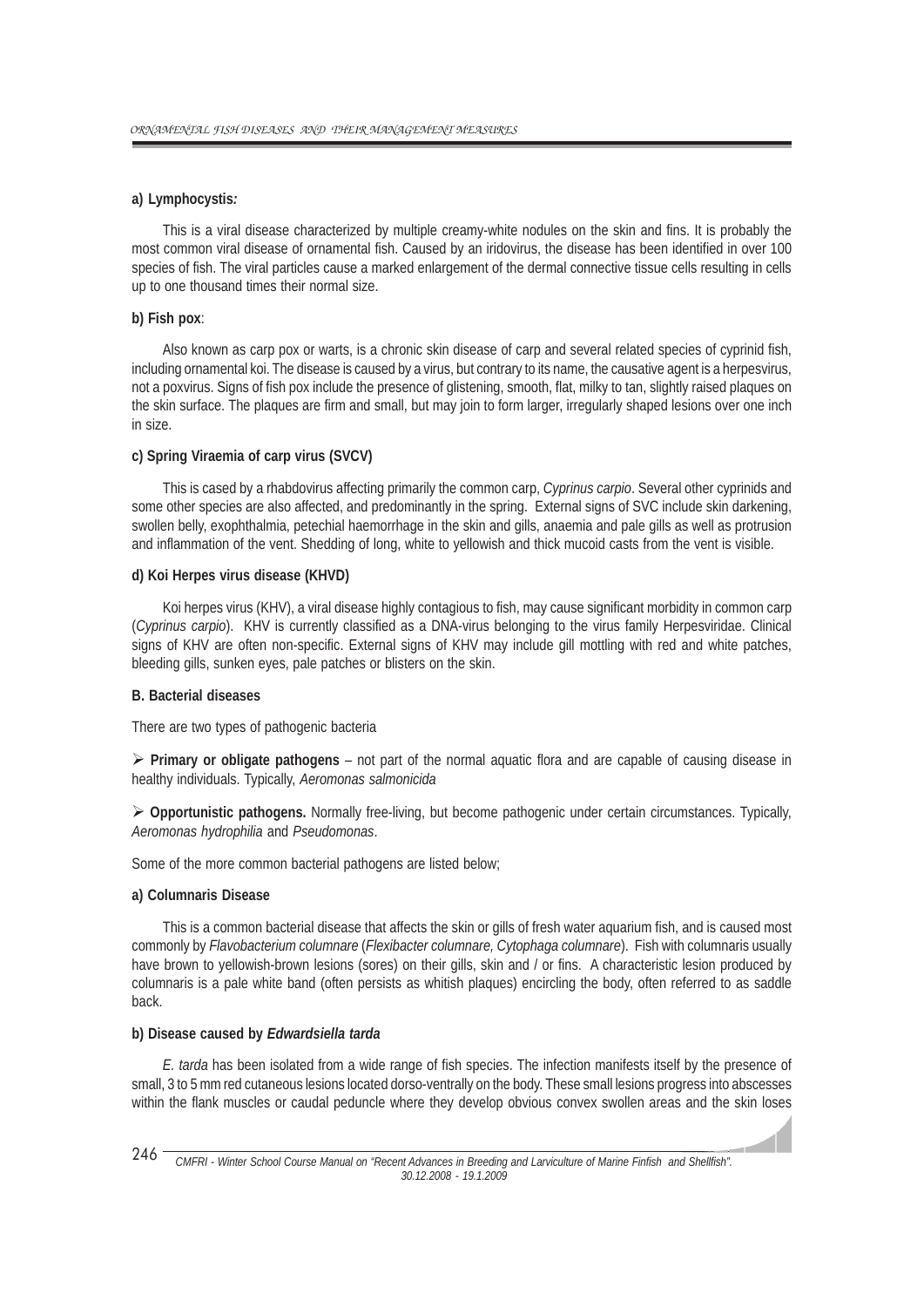pigmentation. When the skin is incised, a foul smelling gas is emitted and the lesions contain a large amount of necrotized tissue.

#### **c) Fish mycobacteriosis**

Fish Tuberculosis is one of the most important chronic bacterial infections, caused by the acid – fast bacteria of the genus *Mycobacterium*. Anorexia, emaciation, and loss of equilibrium, inflammation of the skin, exophthalmia (Pop-eye), ascites (Dropsy), open lesions, and ulceration characterize tuberculosis. Internally, grey-white granulomas (nodules) develop in the liver, kidney, spleen, heart, and muscles. The two species of *Mycobacterium* commonly reported as causative agents in aquarium fish are *Mycobacterium fortuitum* and *Mycobacterium marinum*

#### **d) Motile Aeromonad Septicemia** (MAS)

This is an infection caused by several members of motile, Gram negative bacteria of the genus *Aeromonas*, including *A. hydrophila*, *A. sobria, A.caviae,* and *A. veronii*. This disease is also known by other synonyms such as Infectious Abdominal Dropsy (IAD), or Bacterial Hemorrhagic Septicemia (BHS). *A. hydrophila* is one of the most important opportunistic pathogens of freshwater fish. Among the various bacterial pathogens, it is associated with more than one disease, which are manifested by several clinical signs like ulcerations, exophthalmia, abdominal distention etc., which may be considered as common symptoms. Most cultured ornamental fishes are susceptible to infection by *A. hydrophila*.

#### **e) Disease caused by** *Aeromonas salmonicida*

*Aeromonas salmonicida* causes a number of acute to chronic disease syndromes of fish, including furunculosis, goldfish ulcer disease and carp erythrodermatitis. External signs include darkening, lethargy, anorexia, petechiation at fin bases, and a deep necrotic lesion of the skin and muscle, the "furuncle". The gills are very pale.

#### **f) Mouth Fungus disease**

It is caused by the filamentous bacteria *Chondrococcus columnaris*. It is so called because it looks like a fungus attack of the mouth. The symptoms include greyish white cotton wool - like out growths around the mouth area. In serious cases the mouth cannot be closed. It interferes with respiration and prevents the fish from eating

#### **g) Bacterial tail rot and fin rot**

Fin rot and tail rot is a bacteriosis from which predominantly the fry and young ones of tropical aquarium fish under captivity conditions generally suffer. It leads to the destruction of the fins especially the caudal fin. This is usually caused by various genera of bacteria such as *Aeromonas*, *Pseudomonas* and Myxobacteria.

# **h.) Vibriosis**

*Vibrio* infections usually occur in fish from marine and estuarine environments, and have been reported throughout the world. Occasionally, vibriosis is reported in freshwater fish. *Vibrio* infections can spread rapidly when fish are confined in heavily stocked, commercial systems and morbidity may reach 100% in affected facilities. The disease is caused by Gram negative bacteria in the family *Vibrionaceae*. Several species have been associated with vibriosis in fish such as *V. anguillarum, V. ordalli, V. damsela, V. carchariae, V. vulnificus, V. alginolyticus* and *V. cholerae*. The signs of vibriosis are similar to many other bacterial diseases of fish. The common symptoms include lethargy, anorexia, discolouration of the skin, boil-like sores on the body, erythema around the fins and mouth and exophthalmia.

#### **C. Fungal diseases**

Primary fungal infections of aquarium fish are considered rather rare. However, fungi can become a problem if fish are stressed by disease, by poor environmental conditions, receive poor nutrition, or are injured.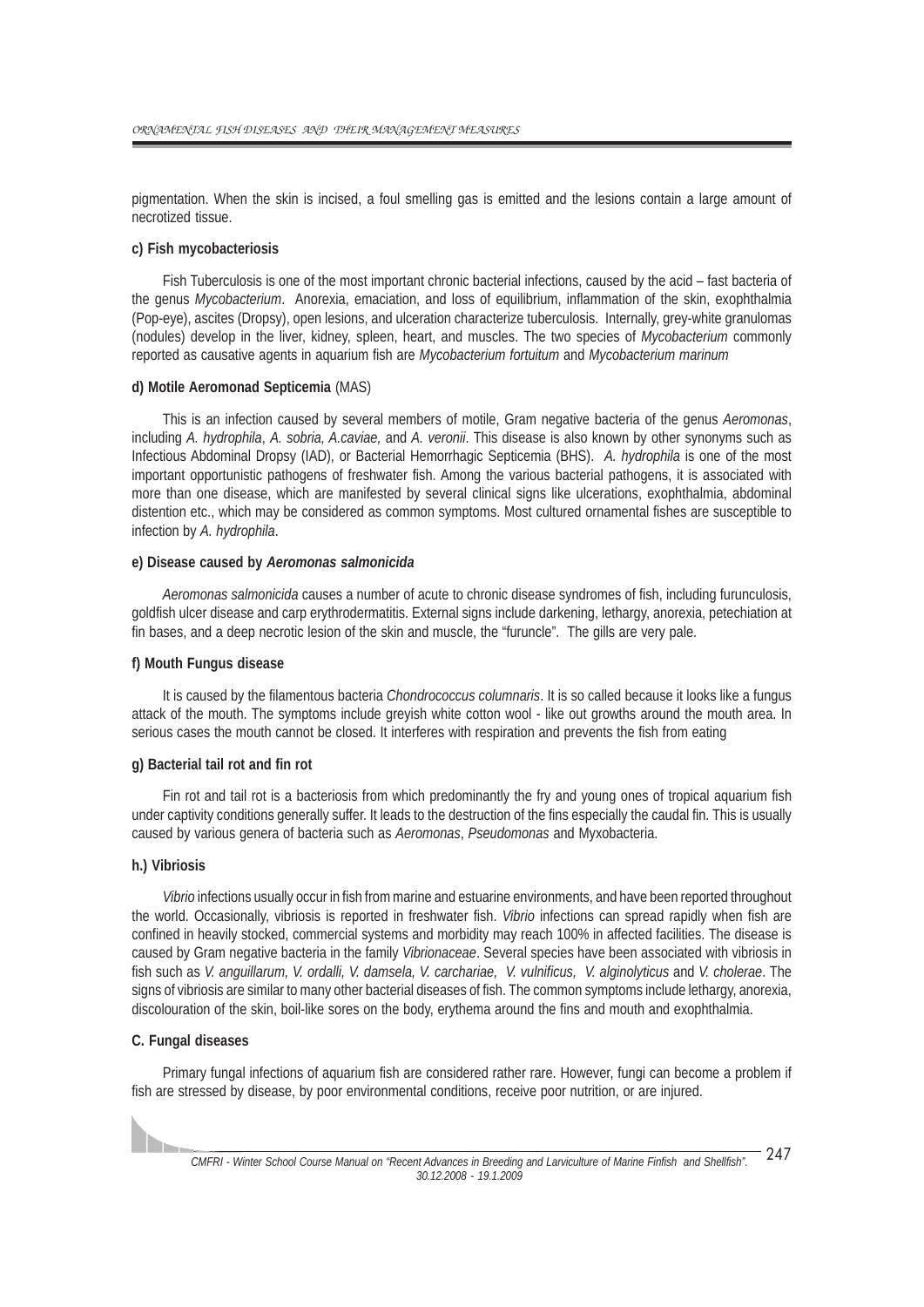### **a) Saprolegniasis**

The major fungal pathogen affecting ornamental fishes is Saprolegnia sp. Saprolegniasis is observed as a superficial and chronic infection, with the appearance of cotton wool like tufts on the skin and gills of host fish or eggs. It may spread over the entire surface. It infects almost all aquarium fishes. Microscopic examination shows broad, non-septate (no dividing cell walls) hyphae of varying diameters.

#### **b) Branchiomycosis**

Branchiomycosis causes acute, often high, mortality in several freshwater fishes. There are two species, *Branchiomyces sanguinis* and *B*. *demigrans*. Gills may be mottled in appearance because of areas of thrombosis and ischemia, which cause alternating areas of light and dark regions in the tissue. Histologically, there are branched, aseptate hyphae with intrahyphal, eosinophilic, round bodies.

#### **c) Epizootic ulcerative syndrome (EUS)**

Epizootic ulcerative syndrome (EUS) is considered to be an infection with an oomycete known as *Aphanomyces invadans* or *A*. *piscicida*. This is the only fungal disease listed by OIE. It is an epizootic condition of wild and farmed freshwater and estuarine fish. Parasites and rhabdoviruses have also been associated with particular outbreaks, and secondary Gram-negative bacteria invariably infect EUS lesions. EUS causes disease and mortality in farmed and wild fishes. EUS is transmitted horizontally. The *Aphanomyces* zoospores can be horizontally transmitted from one fish to another through the water supply. It is believed that only the zoospores are capable of attaching to the damaged skin of fish and germinating into hyphae. The most common ornamental fishes affected by EUS include barbs, gobies and gouramies. EUS outbreaks occur during periods of low temperatures and after periods of heavy rainfall. The early signs of the disease include loss of appetite and fish become darker. Infected fish may float below the surface of the water, and become hyperactive with a very jerky pattern of movement. Fish usually develop red spots or small to large ulcerative lesions on the body.

# **D. Diseases caused by parasites**

All fish are potential hosts to many different species of parasites. There are two types of parasites, *ectoparasites* found on the external surfaces such as skin, fins and gills, and *endoparasites* found in the internal tissues and organs. Many parasites require an intermediate host, such as snails, birds or the introduction of an infected fish, and so are rare in pond/ aquarium fish. The irritation caused by ectoparasites often leads to excess mucus production, seen as a grey, slime film, and epithelial hyperplasia, causing respiratory problems if the gills are affected.

#### **1. Diseases caused by Protozoa**

Among the most important parasites are the protozoan ectoparasites.

#### **A. Diseases caused by Ciliates:**

#### **a) White spot disease/ 'ich' disease**

It is caused by a ciliate *Ichthyophthirius multifilis*. This is the fresh water form of the white spot disease. The marine protozoan causing white spot disease is *Cryptocaryon irritans.* It affects the gills and skin. We can see the presence of small (0.5-1mm), white spots / cysts scattered about on the fish's' skin.

#### b) Trichodiniosis

This disease is caused by *Trichodina* sp. Low numbers are not harmful, but when fish are crowded or stressed, and water quality deteriorates, the parasite multiplies rapidly and causes serious damage. Typically, heavily infested fish do not eat well and lose condition. Weakened fish become susceptible to opportunistic bacterial pathogens in the water.

 $\overline{\phantom{a}}$ 

*CMFRI - Winter School Course Manual on "Recent Advances in Breeding and Larviculture of Marine Finfish and Shellfish". 30.12.2008 - 19.1.2009* 248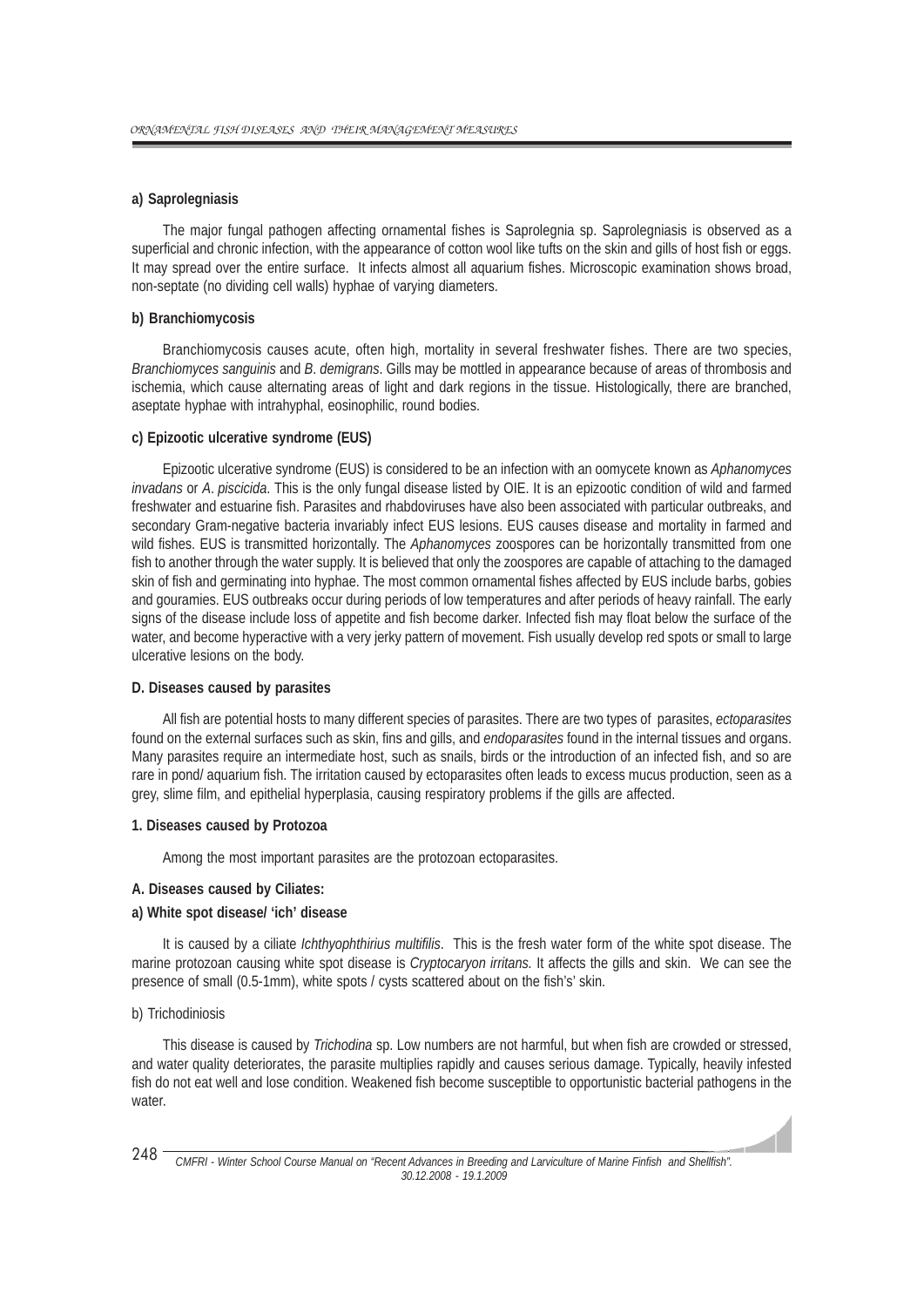#### **c) Disease caused by** *Chilodonella* **sp.**

*Chilodonella* are important ciliate pathogens of a wide range of temperate and tropical fish. The principal signs of infestation are respiratory distress, clamped fins and excessive mucus production, though death can be sudden with minimal signs of disease. It can be easily recognized in skin scrapes and gill biopsies from its characteristic slow gliding movements, often turning in circles.

#### **d) Disease caused by** *Epistylis* **sp.**

*Epistylis* is the most common and pathogenic type of sessile, colonial ciliate. The colony appears as a white-gray cotton-like patch. It is commonly associated with a mixed infection of gram-negative bacteria known as "red sore" disease. *Epistylis* produces white or haemorrhagic lesions (redness) on the flanks or on the tips of bony prominence, such as the fins, jaws, or gill cover.

#### *e)* **Disease caused by Tetrahymena spp***.*

There are a number of species of this genus, which can be parasitic for fish. Diagnosis is based on scrapings and the presence of the parasite. The parasite is teardrop shaped - one end is more pointed. Typically, necrotic lesions and hemorrhaging will be seen on the various parts of the skin. Fins are often also attacked and "patches" may be observed in heavy infections with the naked eye, as they will show a contrasting darker colour. Whitened, eroded areas on the body surface are observed.

#### **B. Diseases caused by Sporozoan parasites**

They are a group of spore forming endo parasites, accommodating the largest number of fish parasites.

**Microsporidiosis:** They are a group of protozoan intracellular parasites.

# **a) Neon tetra disease**

Caused by the microsporan protozoa *Pleistophora (Plistophora) hyphressobryconis*. Even though it is named after neon tetras, it can appear on other fish. The organisms form cysts, which burst and release spores. The spores penetrate further and form more cysts. Finally, the spores migrate to the water and are eaten by other fish in the pond. These spores migrate into the digestive tract, then the muscles and a new infection starts. The spores replace the muscle fibres, appear as white spots on muscles, and thus weakening the fish. The fish begins to loose normal brilliant colour.

**Myxosporidiosis-** Most of the myxosporidians are less pathogenic but some cause high mortality.

#### **a) Hoferellosis**

Hoferellosis or kidney bloater disease is a disease of goldfish and other members of the genus *Carassius*. It is also known as kidney enlargement disease (KED), or polycystic kidney disease of goldfish. The causative agent is *Hoferellus carassii* (formerly *Mitraspora cyprini*). The parasite invades the fish and develops within epithelial (surface) cells lining tubules that make up much of the kidneys. The end result is massive enlargement of the kidneys, recognized externally as swelling of one or both sides of the abdomen.

#### **C. Disease caused by Flagellates**

# **a) "Coastiasis" - Disease caused by** *Ichthyobodo* sp.

*Ichthyobodo,* formerly known as *Coastia,* is a commonly encountered external **flagellate.** *Ichthyobodo -* infected fish secrete enormous amounts of mucus. Mucus secretion is so heavy that farmers popularly refer to the disease as "blue slime disease". Infected fish flash and lose condition, often characterized by a thin, unthrifty appearance.

b) Hole in the Head Disease or hexamitasis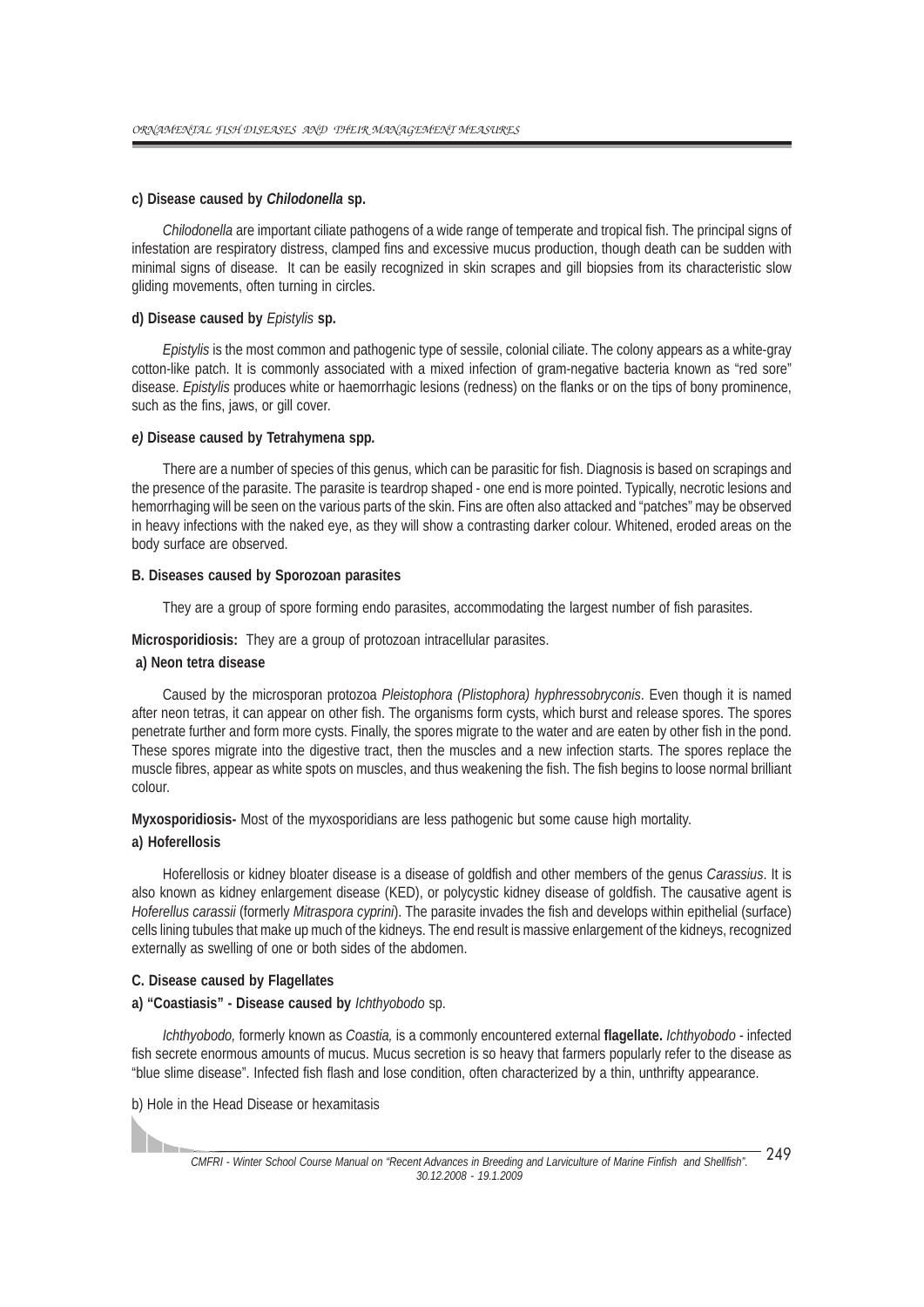This is caused by a flagellate protozoan *Hexamita* sp. that attacks the lower intestine. Physical signs of hexamitasis include weight loss, decreased activity and anorexia. The infected fish may lie horizontally on the surface of the water with the abdomen visibly distended. Initially small holes appear on the head with a tiny white parasite protruding. In the later stages the holes become larger as the skin is eaten away.

#### c) Oodiniasis- "Velvet disease"

This disease is caused by other dinoflagellates (*Oodinium limneticum* & *O. pillularis* in fresh water and *O. ocellatum* in salt water). *Oodinium* seems to prefer gills, but heavy infections sometimes cover the skin, eyes, and even inside the mouth. The skin will show "gray" patches which if examined closely will manifest a "dust like" appearance, giving the skin a "velvet" look, which has given rise to an alternative name for the disease.

#### **2**. **Diseases caused by Metazoan Parasites-Platyhelminthes**

**a)** *Diseases caused by Monogenean trematodes*: Also called flatworms or flukes, they commonly invade the gills, skin, and fins of fish. Monogeneans have a direct life cycle (no intermediate host) and are host- and site-specific. The common signs of fluke infestation include lethargy, piping, flashing etc. Gills may be swollen and pale. *Gyrodactylus* and *Dactylogyrus* are the two most common genera of monogeneans that infect ornamental fishes.

#### **b)** *Diseases caused by Digenean trematodes*

Digenean trematodes have a complex life cycle involving a series of hosts. Fish can be the primary or intermediate host depending on the digenean species. The life stage most commonly observed in fish is the metacercaria, which encysts in fish tissues. These digeneans become encysted into gill tissue and respiratory distress is eminent. The metacercariae of *Diplostomum sp* and *Posthodiplostonum* sp. within the skin result in increased melanin deposition, hence the term "black spot disease" or 'black grub'. Visible white or yellow spots in the visceral organs, usually no larger than 1mm in diameter are often referred to as "white grubs" or "yellow grubs", caused by the trematodes *Clinostomum* spp. and *Euclinostomum spp.*

# **Diseases caused by Nematodes**

Nematodes, also called roundworms, occur worldwide in all animals. Small numbers of nematodes may be present in fish without causing significant symptoms. They can infect all organs of the host, causing loss of function of the damaged area. In more severely infected fish, evidence of disease can include emaciation (wasting or significant loss of body mass), nodules or masses present in skin or muscle, stunted growth, abnormal swimming, lethargy, or death.

Three common nematodes affecting fish are *Camillanus, Capillaria* and *Eustrongylides.*

#### **4. Diseases caused by leeches**

Leeches are occasionally seen in wild and pond-raised fish. They are annelid worms with segmented body, and provided with anterior and posterior suckers. They have a direct life cycle with immature and mature worms being parasitic on host's blood. Pathogenesis varies with number and size of worms and duration of feeding. Heavily infested fish often have chronic anemia. Fish may develop secondary bacterial and fungal infections at the attachment site. The major genera of leeches include *Piscicola* and *Cystobranchus*.

#### **5. Diseases caused by parasitic crustaceans**

Most parasitic crustacea of freshwater fish can be seen with the naked eye as they attach to the gills, body and fins of the host. Two major genera are *Lernaea* and *Argulus.*

 $\overline{\phantom{a}}$ 

*CMFRI - Winter School Course Manual on "Recent Advances in Breeding and Larviculture of Marine Finfish and Shellfish". 30.12.2008 - 19.1.2009* 250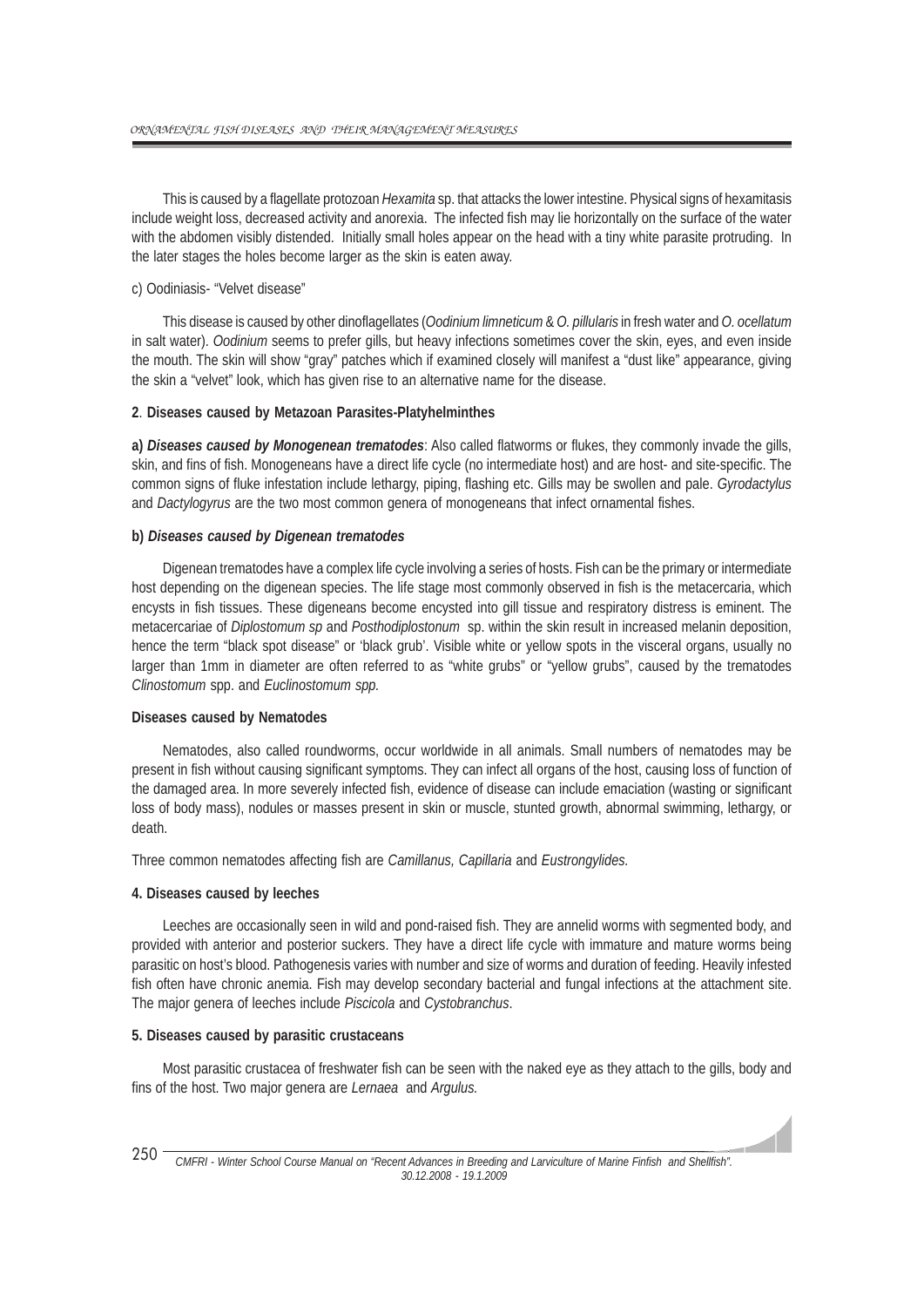#### **a) Anchor worm**:

*Lernaea,* also known as anchor worm is a common parasite of goldfish and koi, especially during the summer months. The parasite attaches to the fish, mates, and the male dies. The female then penetrates under the skin of the fish and differentiates into an adult. Heavy infections lead to debilitation and secondary bacterial or fungal infections. Females have a slender, white, thread-like body, with paired egg sacs trailing from the posterior end.

#### **b) Fish louse:**

*Argulus* or fish louse is a large parasite that attaches to the external surface of the host and can be easily seen with the unaided eye. It attaches to the skin and fins of the fish via suckers and feeds on blood. The feeding activities of argulids are highly damaging to fish. Argulids are also capable of transmitting certain viruses, bacteria, and blood parasites as they feed.

#### **Management of ornamental fish diseases**

The control of fish diseases in aquarium systems depend on the prevention of fish disease in fish stocks, good husbandry and rapid diagnosis and treatment of any problems as they arise.

#### **Prevention**

Since removal of the pathogen is an unrealistic option, it is important to know how to minimize the risk of infectious disease. In this sense, the application of hygienic and preventive measures of the environment, such as fish health management practices, sanitation and disease control procedures are critical factors to prevent fish disease. For this, fish should be obtained from apparently disease free stocks. New introductions should be quarantined for a period of at least one month during which careful observation and sampling should be carried out. Maintenance of good water quality is of paramount importance. Disinfection of aquaria and equipment may be routinely carried out.

#### **Treatment**

A variety of treatments are available, depending very much on the aquarium system in use and the disease being treated. Primarily it should be determined whether the disease is internal or external. Subsequently, its aetiology, whether viruses, bacteria, parasites, or fungi must be confirmed. When internal infections are indicated, one of the few absorbable drugs should be used, medications should be mixed with food or the drug should be injected directly into the animal. Determining fish drug dose must be a careful and precise process. Fish drugs should never be used prophylactically. They should only be applied when there are specific indications of disease.

#### **Viral diseases**

There are no specific treatments that will eliminate the virus or cause the skin lesions to regress more rapidly. Fish with skin lesions characteristic of pox should be isolated immediately to limit spread of the disease. Make sure that the fish is eating and provide an environment that is as low in stress as possible by maintaining good water quality. Viral diseases cannot be controlled with medication because they use the host's own cells for reproduction and survival. Provide "good nursing care" for fish which involves maintaining excellent water quality, feeding fish a high quality diet, maintaining clean facilities, keeping sick or potentially infected stock separate from all other animals, and disinfection of equipments.

#### **Bacterial diseases**

Maintenance of optimal growth conditions in the pond is indispensable preventive measure against occurrences of both acute and chronic bacterial infections. Antibiotic baths and dips are probably best used for surface disinfections such as fin rot, bacterial gill disease and columnaris (cotton wool disease), where short duration baths with high dosages may be useful.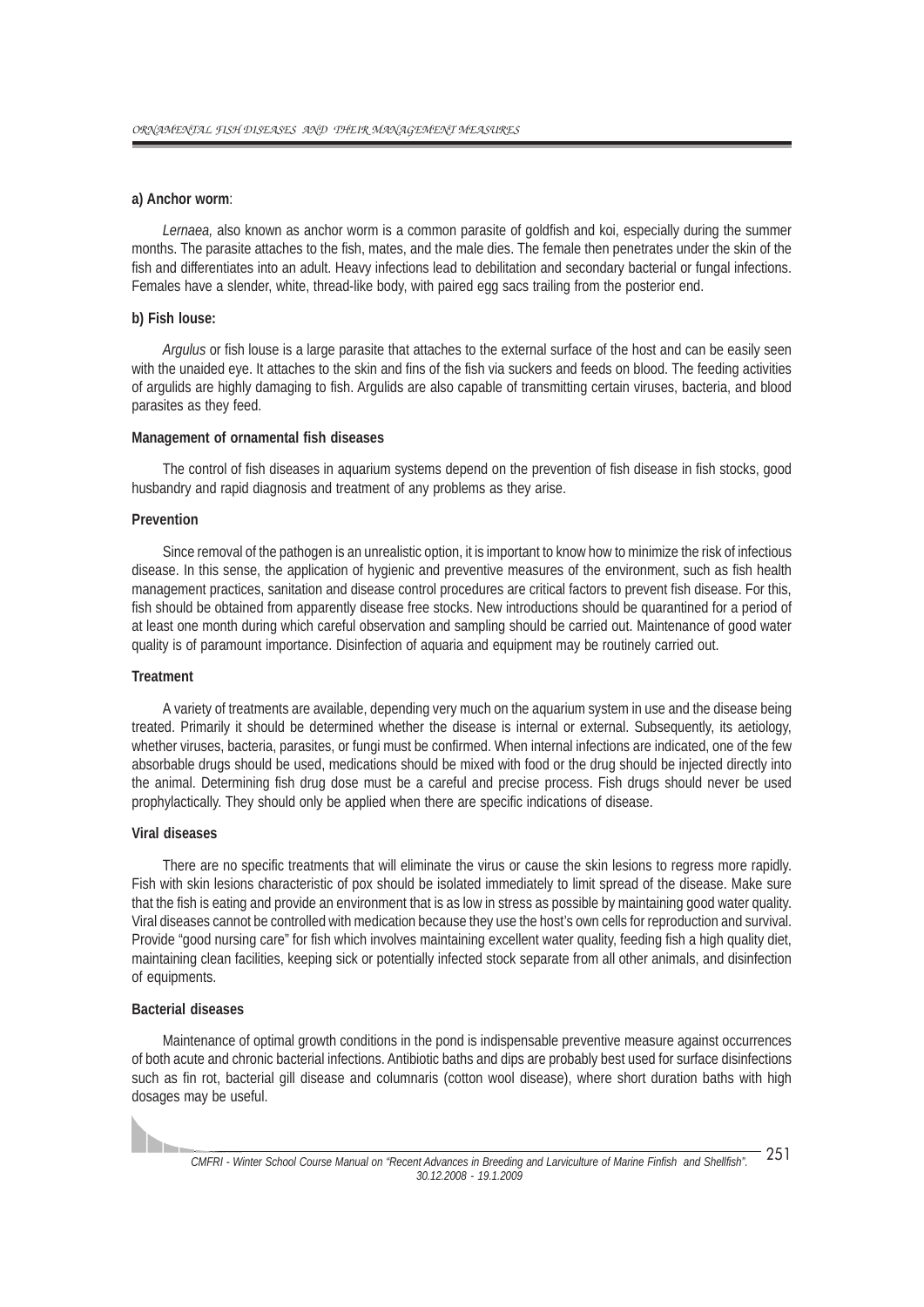| <b>Antibiotic</b>    | <b>Dosage</b>                                                    |
|----------------------|------------------------------------------------------------------|
| <b>Bath</b>          |                                                                  |
| <b>F</b> nrofloxacin | 2 mg/litre for five days                                         |
| Nifurpirinol         | 66 mg/ litre. Repeat every three days for up to three treatments |
| Chloramphenicol      | 10-50 mg/l, as a bath                                            |
| Oral                 |                                                                  |
| Choramphenicol       | 50-100 mg/kg body-weight daily                                   |
| Enrofloxacin         | 10 mg/kg body-weight daily                                       |
| Oxytetracycline      | 75 mg/kg body-weight daily                                       |
| Injection            |                                                                  |
| Choramphenicol       | 40 mg/kg daily                                                   |
| Enrofloxacin         | 5-10 mg/kg on alternative days 3-5 injections                    |
| Gentamicin           | 3-5 mg/kg on alternative days #                                  |
| Oxytetracycline      | 10 mg/kg single dose long-acting preparation                     |

## **Fungal diseases**

Several preventive procedures have been recommended. After stocking a pond with new fish, its surface should be sprayed with 0.15 ppm of malachite green, and the treatment repeated three times at intervals of three days. When infections do break out among fish, therapeutic measures must be used.

Methylene blue: long term bath: 3 ppm

Acriflavine: 0.02 ppm up to 3 days

#### **Protozoan diseases**

Effective treatment of protozoan ectoparasites depends on an understanding of the two major types of life styles: nonencysting and encysting. Nonencysting protozoans (e.g., *Trichodina*, *Ichthyobodo*) complete their life cycles on the host and are easily treated, usually with a single, short-term application. Encysting protozoans (e.g., *Ichthyophthirius*, *Oodinium*) produce a reproductive cyst off the host. Both the feeding stage and the reproductive cyst are resistant to treatment, so therapy must be directed at the free-swimming, infective stage. A mixture of formalin and malachite green can be used effectively for controlling protozoan infection. It is formulated by dissolving 3.3g malachite green in 1L of formalin. It is diluted in 1:40,000 (2.5 ml in 100L designated as 25 ppm) or 1:1, 67,000 (1.5 ml in 100L designated as 15 ppm). The higher concentration is used for exposures up to 1 hour, the lower for prolonged treatment. Treat every other day for 3 days. Change up to 50% of the water on alternate days. Remove all plants before treatment. The recommended treatment for *Hexamita* / *Spironucleus* is metronidazole (Flagyl). Metronidazole can be administered in a bath at a concentration of 5 mg/L every other day for three treatments

#### **Monogenean diseases**

One important consideration in designing an effective treatment is whether the Monogenean is viviparous or oviparous because the eggs of some monogeneans are resistant to treatment and thus several drug applications may be required for control. The treatment of choice for freshwater fish is formalin, administered as a short-term or prolonged bath Potassium permanganate can also be effective in controlling monogeneans. Formalin: 2-4mL/10mL of water in a separate quarantine tank for 30 minutes.

#### **Digenean diseases**

The best control of digenean trematodes is to break the life cycle of the parasite. Elimination of the first intermediate host, the freshwater snail is often recommended. When ponds contain no fish, snails can be treated with quicklime, at 125-150kg /acre pond with water 1 m deep.

 $\overline{\phantom{a}}$ 

*CMFRI - Winter School Course Manual on "Recent Advances in Breeding and Larviculture of Marine Finfish and Shellfish". 30.12.2008 - 19.1.2009* 252